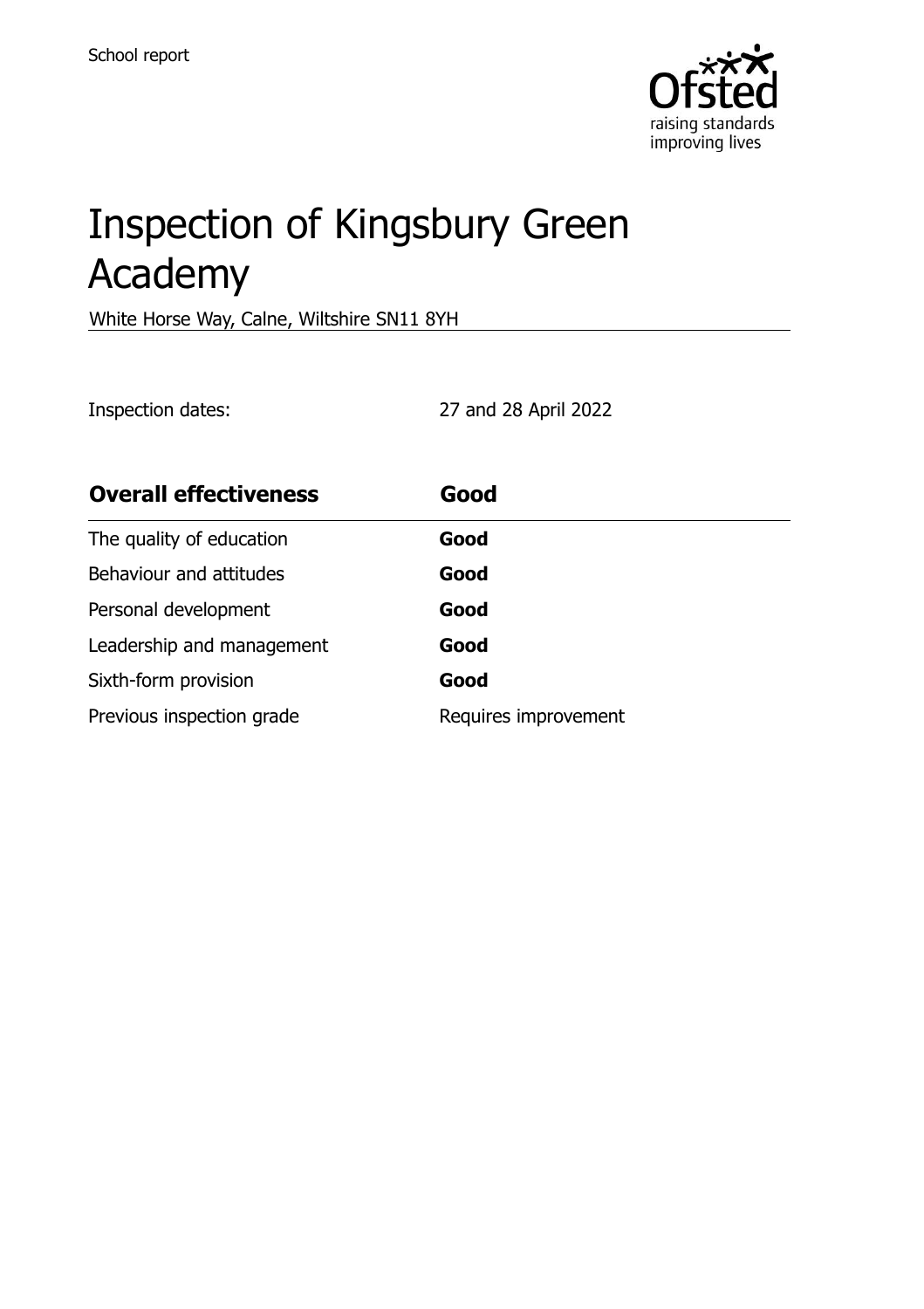

# **What is it like to attend this school?**

Pupils are proud to attend this school. They demonstrate the school's values, which include courage and confidence. Pupils can express their views, for example through the house system. This develops their understanding of community. It also gives them the opportunity to grow their leadership skills.

Staff know pupils well and have high expectations of them. Pupils rise to this and are ambitious for their futures. They receive strong guidance to help them to consider their next steps after school.

Most pupils show a positive attitude to learning in lessons. Behaviour around the school is calm and orderly. Pupils are respectful towards each other and in the way they speak to adults. Bullying is rare. Pupils are confident that the school acts quickly to resolve any problems if they occur. Pupils say they feel safe and have a trusted adult in the school to whom they can talk.

Pupils enjoy participating in a range of clubs outside of lessons. These include the Duke of Edinburgh's Award, Warhammer and an LGBTQ+ club. There are opportunities to go on trips, such as the recent snow sports trip to Italy and a trekking expedition in Morocco.

### **What does the school do well and what does it need to do better?**

The curriculum is broad and well planned. Pupils study a wide range of subjects, including some vocational options at key stage 4 and 5. Leaders have carefully sequenced learning so that pupils can build on their knowledge successfully over time. Assessment is effective in telling teachers what pupils know and what knowledge is less secure. Teachers guide students particularly well in the sixth form. This helps students to address areas for improvement.

Teachers adapt the curriculum to meet the needs of disadvantaged pupils and pupils with special educational needs and/or disabilities (SEND) in some subjects. However, in other subjects, teachers do not provide the necessary support to help pupils learn well. Where this is the case, pupils with SEND cannot follow the curriculum successfully and find it difficult to work independently. This leads to some low-level disruption and lack of engagement.

Leaders use alternative provision for some pupils and check its quality regularly. However, leaders have not reviewed the school curriculum carefully enough to check that it can meet the needs of such pupils moving forwards. This would allow more pupils to be able to stay at school to access the intended curriculum.

Leaders recognise the importance of reading. Staff prioritise the reading of topical and diverse texts with pupils. Some sixth-form students are reading mentors to younger pupils. This promotes the importance of reading and strengthens the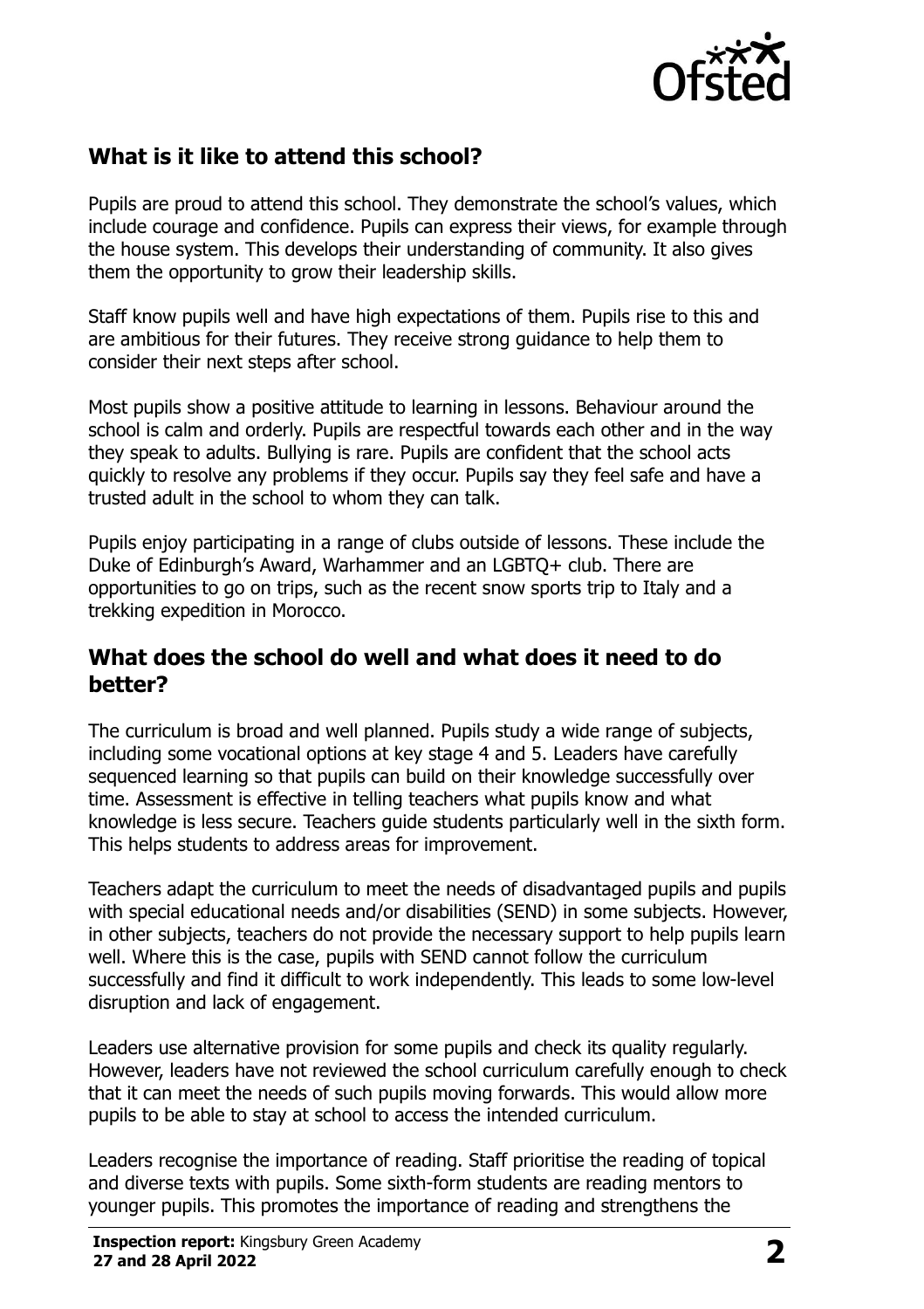

relationships between pupils at the school. Pupils at the early stages of reading learn phonics and have additional support to help with comprehension. However, leaders do not ensure that every literacy intervention is suitably matched to the needs and interests of pupils, particularly disadvantaged pupils and pupils with SEND.

The proportion of pupils studying GCSEs in the suite of subjects known as the English baccalaureate is rising rapidly. Leaders are encouraging more pupils to study a modern foreign language at GCSE. This is proving successful in supporting pupils to follow a broad curriculum. All pupils continue to study a humanities subject in key stage 4.

Leaders have a strong commitment to produce well-rounded citizens who can assess risk in the world around them. The strong personal, social, health and economic curriculum reflects this. Pupils value these lessons and discuss what they have learned about topics such as online safety, consent and the rule of law. Leaders have made changes to the curriculum to reflect pupils' needs following the pandemic.

Pupils benefit from a well-considered, extensive careers programme. This includes university visits in Year 9 as well as meeting professionals from the world of work. Pupils say they feel well prepared for their next steps in education or employment. In the sixth form, there is a variety of support available to help students with university applications, key skills, literacy and well-being. The school meets the requirements of the Baker Clause, which requires schools to provide pupils in Years 8 to 13 with information about approved technical education qualifications and apprenticeships.

Those responsible for governance have high expectations of school leaders. They know the school well and are ambitious for pupils. They fulfil their responsibility to support staff workload and well-being. Staff say that leaders support them effectively. They take the opportunities provided by the trust for further training on school improvement.

## **Safeguarding**

The arrangements for safeguarding are effective.

Leaders ensure that staff, including governors, receive regular safeguarding training. They keep up to date with any new or emerging concerns on a local and national level. Staff are vigilant in recording and reporting any concerns.

Leaders provide a termly safeguarding bulletin to parents and carers, written with the local police community support officer. This leads to a greater shared understanding of local safeguarding concerns.

The school has suitable policies in place to raise awareness among staff and parents about the dangers of sexual harassment, online sexual abuse and sexual violence. Pupils are aware of safeguarding risks.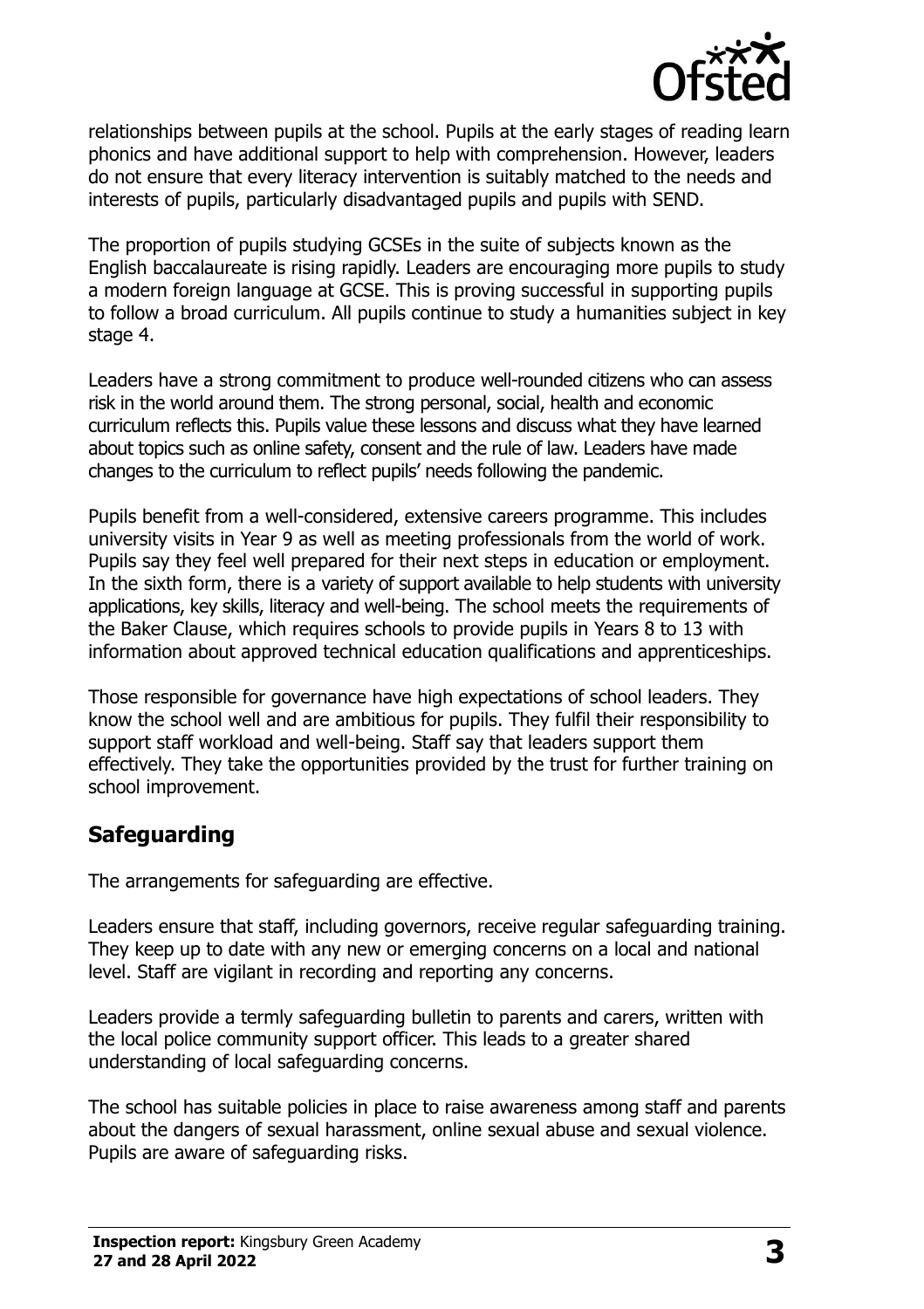

## **What does the school need to do to improve?**

#### **(Information for the school and appropriate authority)**

- In some subjects, the curriculum is not reviewed well enough to ensure that it supports all pupils. Therefore, some pupils find it hard to understand the work or complete it independently. Leaders should ensure that teaching supports pupils to be successful in their learning.
- Leaders use alternative provision appropriately but do not evaluate carefully enough why this is necessary in the first place. Leaders have not been incisive enough when reviewing the curriculum offer for all pupils. Leaders should ensure that they regularly evaluate the intended school curriculum so that all pupils can learn with confidence and success.

## **How can I feed back my views?**

You can use [Ofsted Parent View](http://parentview.ofsted.gov.uk/) to give Ofsted your opinion on your child's school, or to find out what other parents and carers think. We use information from Ofsted Parent View when deciding which schools to inspect, when to inspect them and as part of their inspection.

The Department for Education has further quidance on how to complain about a school.

If you are the school and you are not happy with the inspection or the report, you can [complain to Ofsted.](http://www.gov.uk/complain-ofsted-report)

## **Further information**

You can search for [published performance information](http://www.compare-school-performance.service.gov.uk/) about the school.

In the report, '[disadvantaged pupils](http://www.gov.uk/guidance/pupil-premium-information-for-schools-and-alternative-provision-settings)' refers to those pupils who attract government pupil premium funding: pupils claiming free school meals at any point in the last six years and pupils in care or who left care through adoption or another formal route.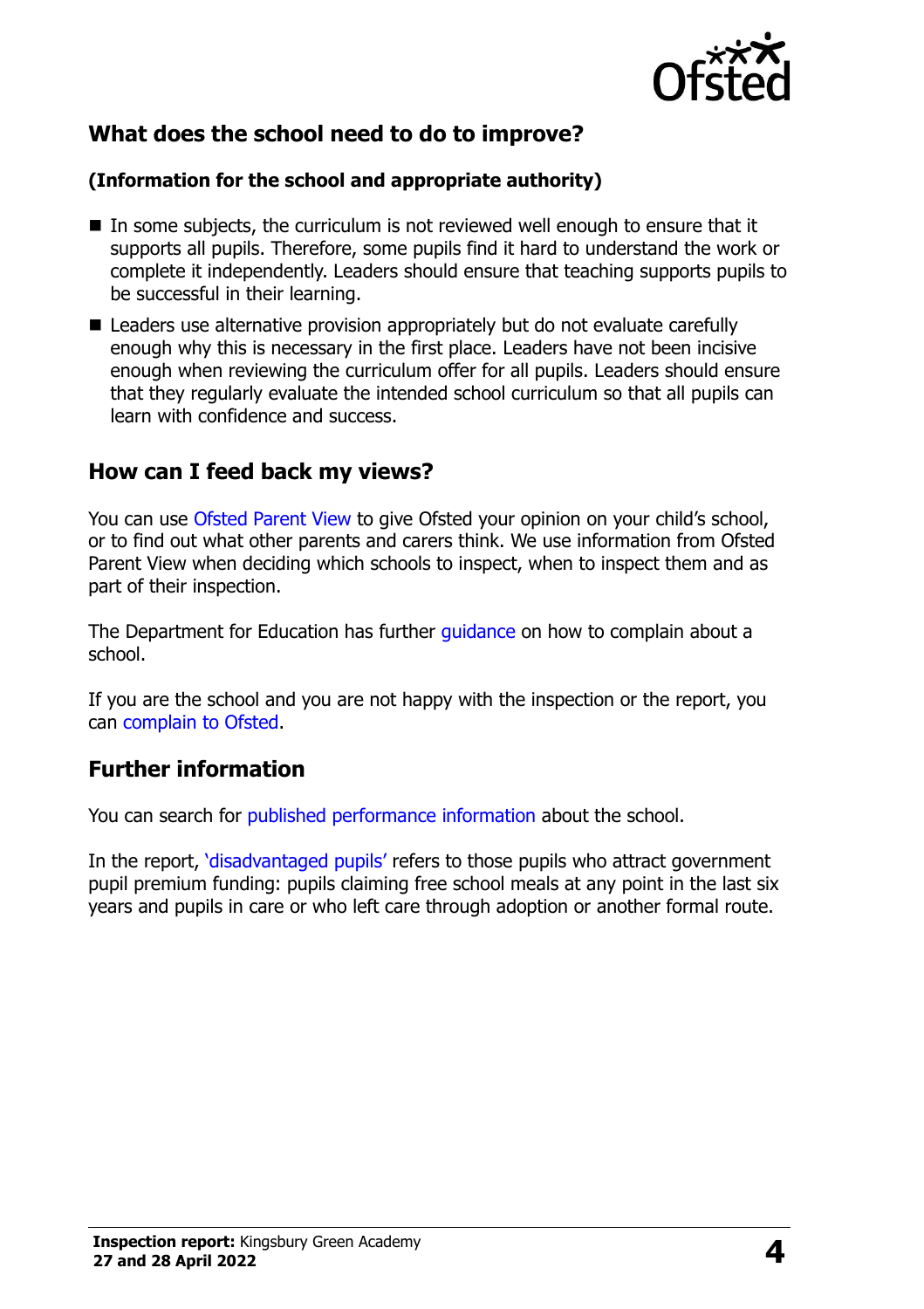

## **School details**

| Wiltshire                     |  |
|-------------------------------|--|
|                               |  |
| Secondary comprehensive       |  |
|                               |  |
|                               |  |
|                               |  |
|                               |  |
|                               |  |
|                               |  |
|                               |  |
|                               |  |
|                               |  |
|                               |  |
| www.kingsburygreenacademy.com |  |
|                               |  |

## **Information about this school**

■ The school uses one registered and five unregistered alternative providers.

## **Information about this inspection**

The inspectors carried out this inspection under section 5 of the Education Act 2005.

- This was the first routine inspection the school received since the COVID-19 pandemic began. Inspectors discussed the impact of the pandemic with school leaders and have taken that into account in their evaluation of the school.
- Inspectors held discussions with the headteacher, members of the senior leadership team, including the special educational needs coordinator, curriculum leaders, the chief executive officer and deputy chief executive officer of the trust,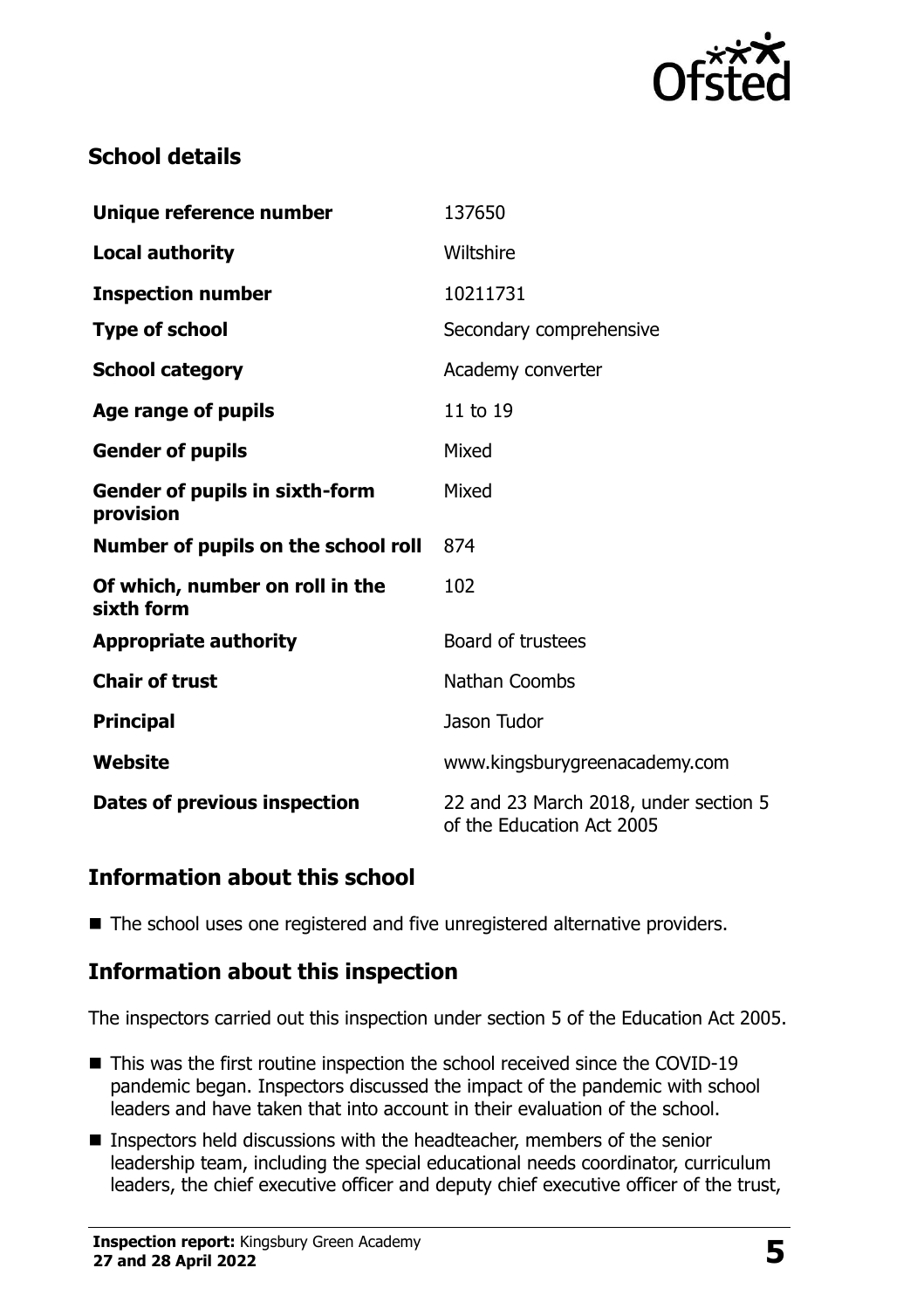

the deputy chair of trustees and a group of governors, including the chair of the local governing board.

- Inspectors carried out deep dives in these subjects: English, science, geography and modern languages. For each deep dive, inspectors discussed the curriculum with subject leaders, looked at curriculum planning, visited a sample of lessons, spoke to teachers, spoke to some pupils about their learning and looked at samples of pupils' work. Inspectors spoke with leaders about the curriculum in some other subjects.
- $\blacksquare$  To evaluate the effectiveness of safeguarding, inspectors scrutinised the single central record of adults working within the school. The lead inspector met with the designated safeguarding lead and deputy designated safeguarding lead to consider how well the school identifies pupils who are at risk and engages with external services. Inspectors spoke with a range of pupils and staff about safeguarding.
- Inspectors considered 192 responses to Ofsted's online survey, Parent View, including 145 free-text comments. Inspectors considered 83 responses to the survey for staff and 191 responses to the survey for pupils.

#### **Inspection team**

| Kelly Olive, lead inspector | Her Majesty's Inspector |
|-----------------------------|-------------------------|
| Tim Redding                 | <b>Ofsted Inspector</b> |
| Susan Aykin                 | Her Majesty's Inspector |
| John Weeds                  | <b>Ofsted Inspector</b> |